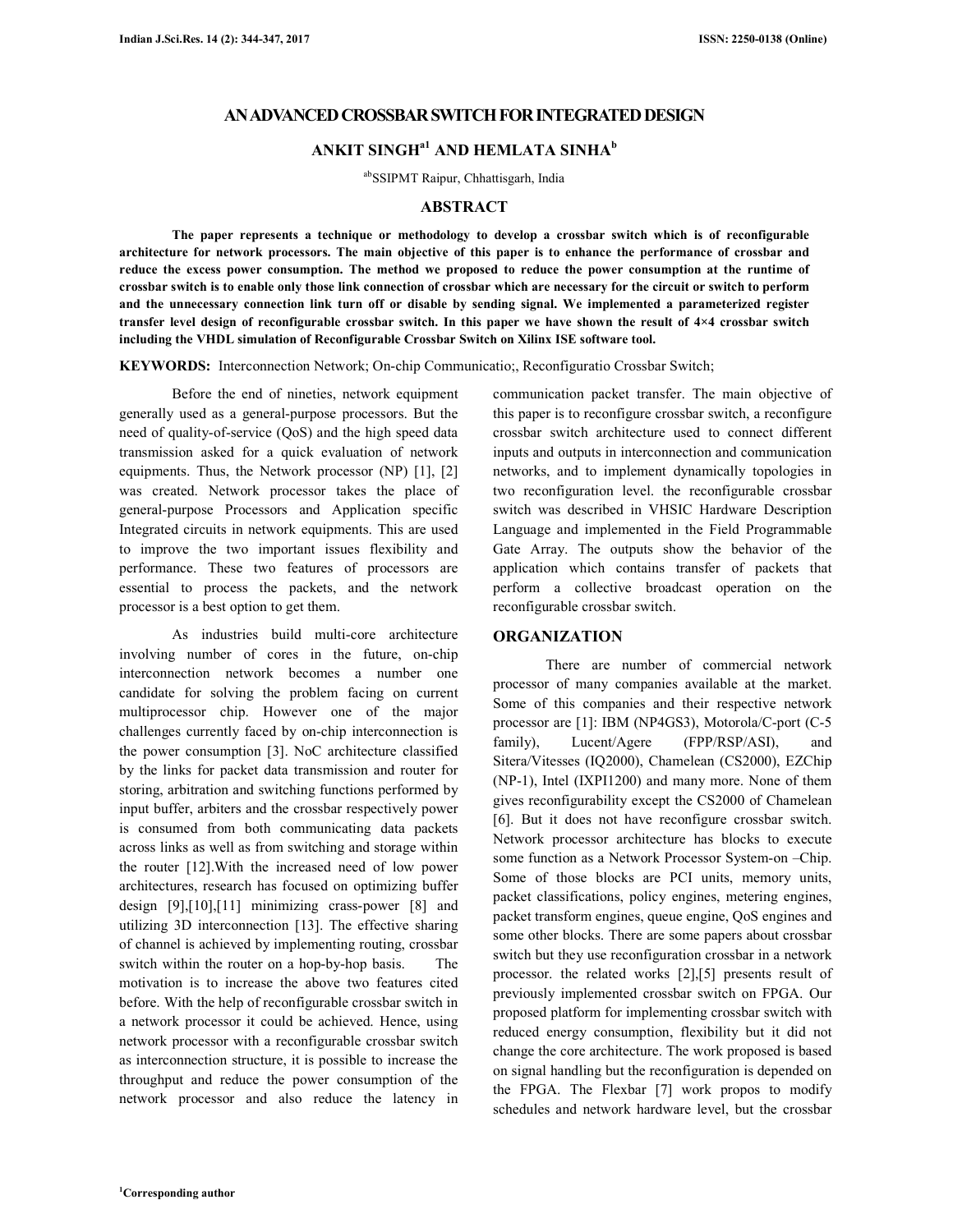architecture is similar to a traditional crossbar switch (TCS). This paper done not relate the FPGA and reconfigure switch as a feature of flex bar Fig 1: FPGA – Reconfigurable Crossbar Switch



FPGA-Field Programmable Gate Array

#### **Figure 1: FPGA – Reconfigurable Crossbar Switch**

 The fig. 1 shows architecture of FPGA-Reconfigurable Crossbar Switch. Fig.1 shows some connection nodes of the reconfigurable crossbar switch, which if closed compose a circuit. This circuit represents a topology in space. Differ from the traditional crossbar switch where it is possible to close only one node per line or per column regarding the implemented topology, the Reconfigurable Crossbar Switch permits that more than one node can be closed per line or column at the same time . The reconfigurable crossbar switch uses a reconfiguration bits to implement the topology in the space. This topology is used to create the connection as for the circuit. The reconfigurable bits set are capable of reconfiguring or implement a new topology in reconfigurable crossbar switch whenever it required.

The architecture of a bidirectional channel network-on-chip (BiNoc) router model [14]. This part of network is used to enhance the performance of on-chip communication. In BiNoc, every communication channel allows itself to be dynamically reconfigured to transmit fits in one direction. This added flexibility, better bandwidth utilization, lower packet delivery latency and higher packet consumption rate. NoC router architecture is developed to support self configuration of the bidirectional traffic flow in the network processor. The flow direction at every channel-direction-control protocols (CDC) [14]. This channel-direction-control protocol provides high performance, free of deadlock and free of starvation. Following points also illustrate reconfigurable crossbar switch components of a BiNoc router.

#### **Crossbar Traversal**

 Flits that grant passage on the crossbar passed to the appropriate output channel.

### **Switch Allocation**

 Individual flits arbitrate for access to all physical characters via the crossbar on each cycle. Arbitration may be performed in two different stages [5]. The first stage reflects the sharing of a single crossbar port by V-input arbitrate between winning request from each input for each output channel. The request for a particular output port is routed from the VC which wins the second stage of arbitration. In order to improve fairness, the stage of the V-input the second stage of arbitration. We have to assume this organization wherever multiple stage of arbitration is presents.

#### **Arbiter**

Arbiter controls the arbitration of the ports and resolves connection problem. It keeps the update status of all the ports are free and which ports are communicating with each other. Fig.3 shows the arbiters used in the Reconfigurable Crossbar Switch.



**Figure 2: Arbiters in Crossbar Switch Model** 

 Packets with the same priority and destined for the same output port are scheduled with round-robin arbiter.

### **Crossbar**

 A crossbar switch is a switch connecting multiple inputs to multiple outputs in a matrix manner. The design of crossbar switch has 4 inputs and 4 outputs. In architecture illustration in fig.2 each input port is forced to share a single crossbar port even when multiple flits could be sent from different virtual-channel buffer. This restriction allows keeping crossbar size small and independent of the number of virtual-channel.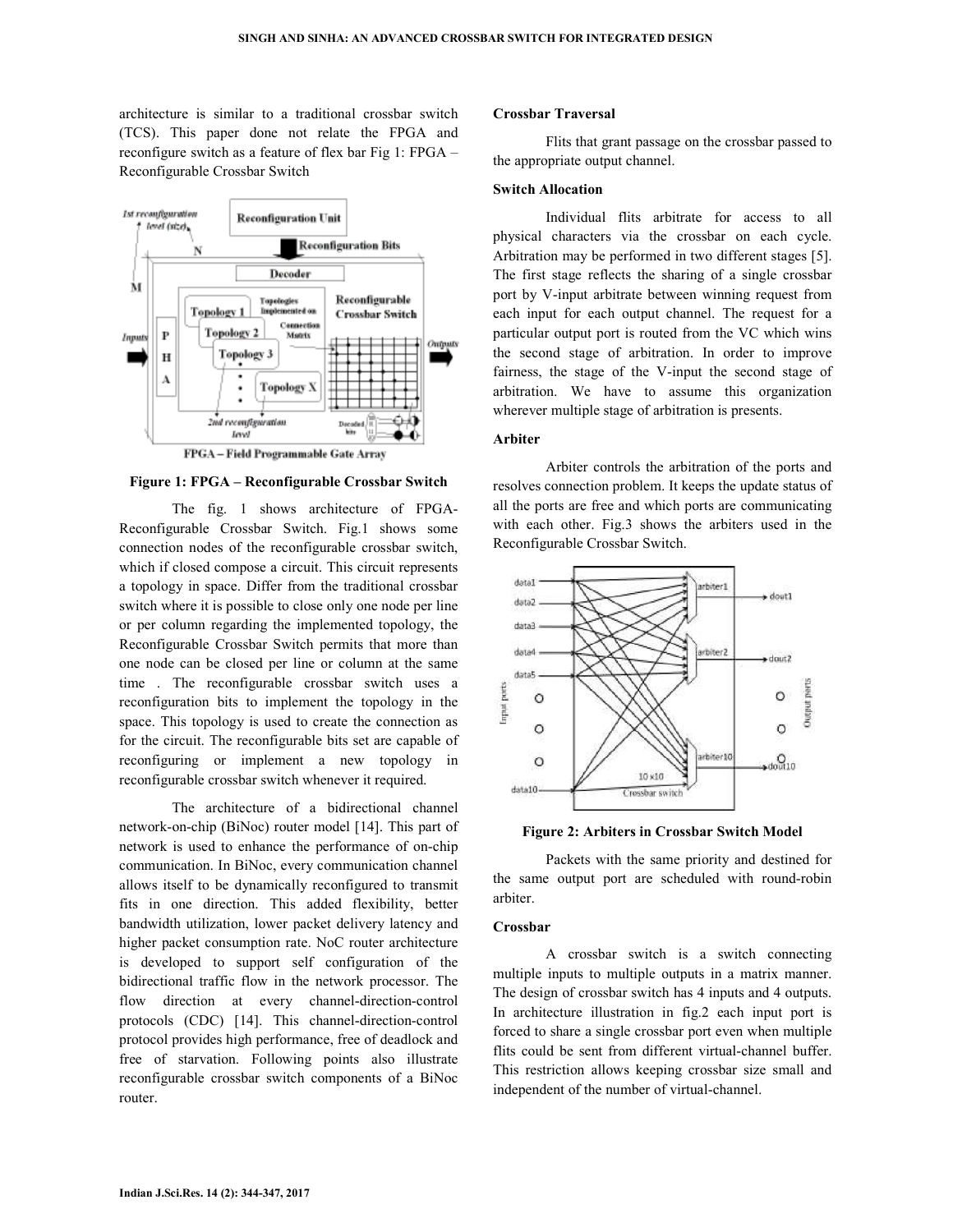#### **Reconfigurable Crossbar Switch Architecture**

 The figure 3 shows the Reconfigurable RISC Network processor (R2NP) architecture [4]. R2NP is generally used as a base for developing or design of our reconfigurable crossbar switch architecture. Thus, design of our reconfigurable crossbar switch was based on the R2NP in network processor.

 Reconfigurable crossbar switch shown in figure 1, has mainly three blocks: (1) connection matrix, where all the topologies are implemented; (2) decoder, that converts the reconfigurable bits for a matrix bits set and (3) pre-header analyzer. Network processor can add this third block in the packet with the output destination. Reconfigurable crossbar switch (RCS) uses reconfiguration bits to implement the topology in the space. Only the Reconfiguration Unit and instruction set of the network processor are able to change those bits in order to implements new topologies. Although one instruction can modify the 01 and 10 formats the 00 format is restricted to reconfiguration unit.



**Figure 3: FPGA – R2NP Architecture** 

 In this paper we proposed a method to develop reconfigurable crossbar switch architecture for network processor. In this paper we used 4×4 crossbar switch.

### **Proposed Work**

 In this paper we proposed a method to develop reconfigurable crossbar switch architecture for network processor. In this paper we used 4×4 crossbar switch. in 4×4 crossbar switch for 4 inputs and 4 outputs 16 connections are formed. If the 12 connections enable and other connections are disable although the power is consumed by all the connection in the switch. This power consumption is very big when the crossbar switch is used in very large scale. This becomes a disadvantage for crossbar switch. So in our proposed method we check whether the packet data comes from input is normal data or configured data. If the input packet is normal data then

we allow it pass, but if the input packet is configured data then we stop the next packet and convert it into crossbar matrix.

 Fig.4 shows the crossbar matrix. By use crossbar matrix we are able to start and stop a connection enable the signal. By stopping the unused connection

### **Figure 4: Crossbar Matrix**

#### **Experimental Result**

 In our first result we have demonstrated the output of a normal packet from sources, 00,01,10 and 11 to 01,10,11,00 respectively. Our results show that the data goes properly from the given source towards the destination. The normal packets have MSBs as 0000



**Figure 5: FPGA Result** 

 In our next result, we demonstrate the reconfiguration, here we can observe that the connection matrix changes thereby the links which are turned off cannot communicate between each other.

### **REFERENCES**

- D. E. Comer, "Network Systems Design using Network Processors", Prentice Hall, 2003
- G. Lawton, "Will Network Processor Units Live up to Their Promise?", IEEE Computer, Volume 37, Number 4, April, 2004, pp.13-15
- H. S. Wang, L. S. Peh, and S. Malik, "Power-driven design of router micro architectures in on-chip networks," in Proceedings of the 36th Annual ACM/IEEE International Symposium on Micro architecture, Washington DC, USA, December03-05 2003, pp. 105–116.
- H. C. Freitas and C. A. P. S. Martins, "Didactic Architectures and Simulator for Network Processor Learning", Workshop on Computer Architecture Education, San Diego, CA, USA, 2003, pp.86-95.